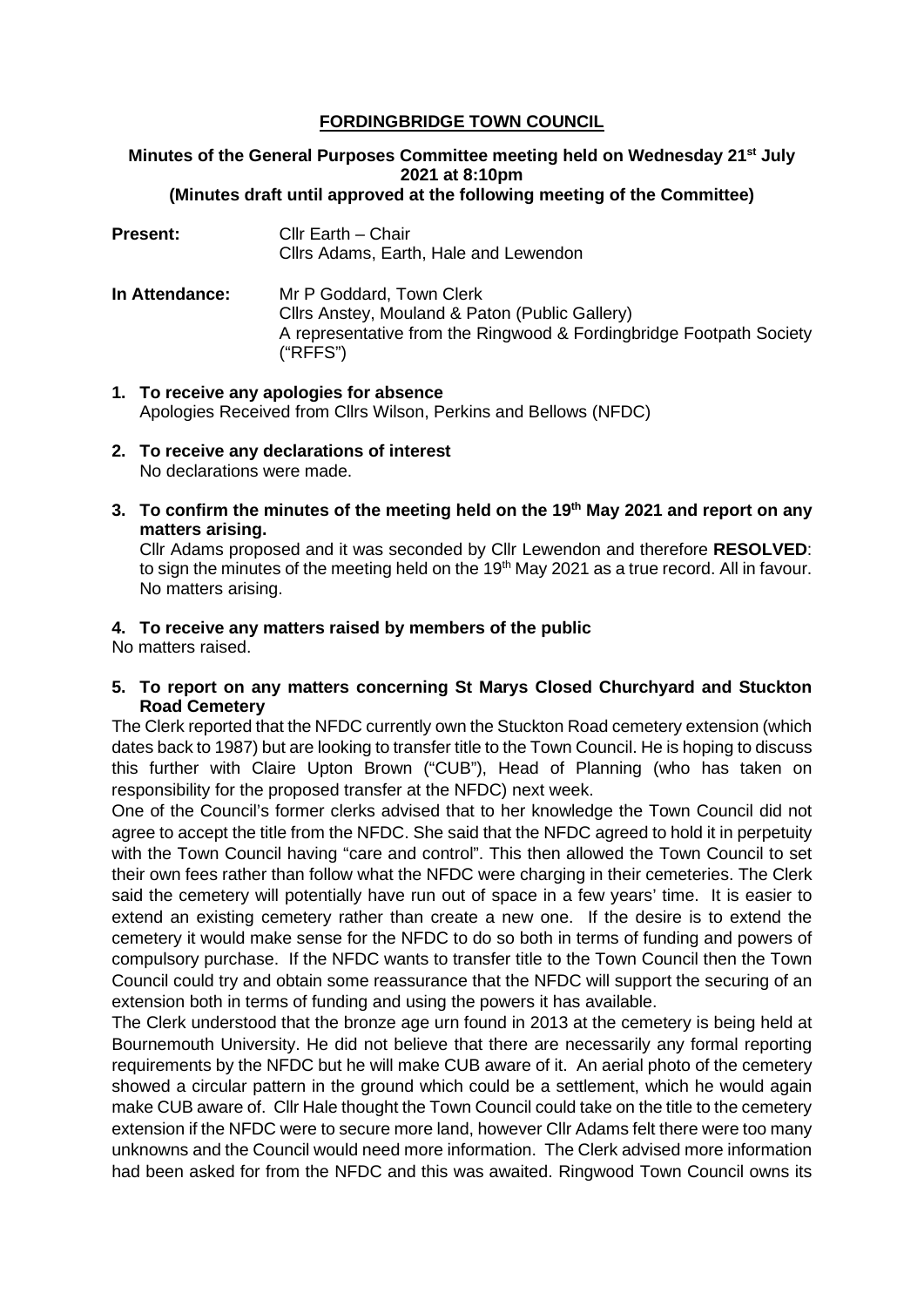cemetery but that cemetery was never owned by the NFDC. Cllrs discussed the merits of taking on the land to maintain the co-operation of the NFDC and also the merits of extending the cemetery. Cllrs agreed to wait for more information following the Clerk's discussions with the NFDC.

## **6. Matters relating to the Town Hall**

The Clerk reported that the planning application to refurbish the Town Hall had been submitted to the NFDC planning department. The planning application will be on the agenda of the Town Council's planning committee on 18<sup>th</sup> August 2021. Cllr Hale said that was good news.

### **7. To report on any matters relating to the Information Office**

The Clerk reported that the Information Office was open and back to its normal hours having had to briefly close due to Covid isolation rules.

### **8. To report any matters concerning footpaths**

The representative from the RFFS advised she had met with Cllr Mouland to consider footpaths and cycle ways. Through the NPSG she had been looking at the Avon Valley Path and the Breamore railway line. She had sent the chair of the NPSG a note setting out the difference between definitive paths and other paths, which she would happily share with other Cllrs. The representative advised that styles and gates on paths belonged to the landowners and then talked about permissive paths**. Action: Clerk to send out the information the representative has prepared**. Cllr Earth noted that it was difficult to move footpaths and the representative confirmed this advising that for definitive paths it could be a ten year process. She advised that as this was such a protracted process an alternative was to create attractive permissive paths that were used as a preferable alternative to existing dedicated paths. The representative had met with CUB at Sweatford. It was agreed new seats would be added. She talked about extending the SANG to the north to meet the track that joins Puddleslosh Lane to Rockbourne and then improving those paths.

Jobs for Lengthsman  $-6<sup>th</sup>$  August 2021

The representative from the RFFS advised that, whilst it was not a job for the Lengthsman, the NPSG was looking at a circular walk to Bicton. The trees along the A338 towards Bicton prevent clear access along the pavement for pedestrians and Highways have been asked to look at this.

### **9. To report on any matters concerning Allotments**

Cllr Wilson had circulated a proposal regarding the proposed allotments on Augustus Park. She had suggested dividing the proposed 10 plots into 20 half plots which should bring them into line with the existing allotments. She also suggested hard standing tarmac for the car park and that we retained the proposed water supply for emergency use and should pursue a borehole solution for general provision of water. Cllr Lewendon advised that there was lots of hard core on the proposed site and was concerned that a dressing of topsoil would be inadequate. **Action: Clerk to raise with Pennyfarthing.** Cllrs agreed that Cllr Wilson's proposal should be put to Pennyfarthing including a tarmacked car park. Cllr Earth suggested that if tarmac was unacceptable then a plastic membrane could serve as an alternative.

### **10. To consider a further proposal from Turn Up For Fun ("TUFF")**

The Clerk reported that it has been agreed to run three weekly sessions of TUFF during the Summer holidays together with an evening story telling session. The Clerk is liaising with the junior school to finalise the terms of the use of land at the school.

#### **11. To note any items of correspondence**

There were no items of correspondence.

#### **12. To receive a report from the Clerk or any other relevant business**